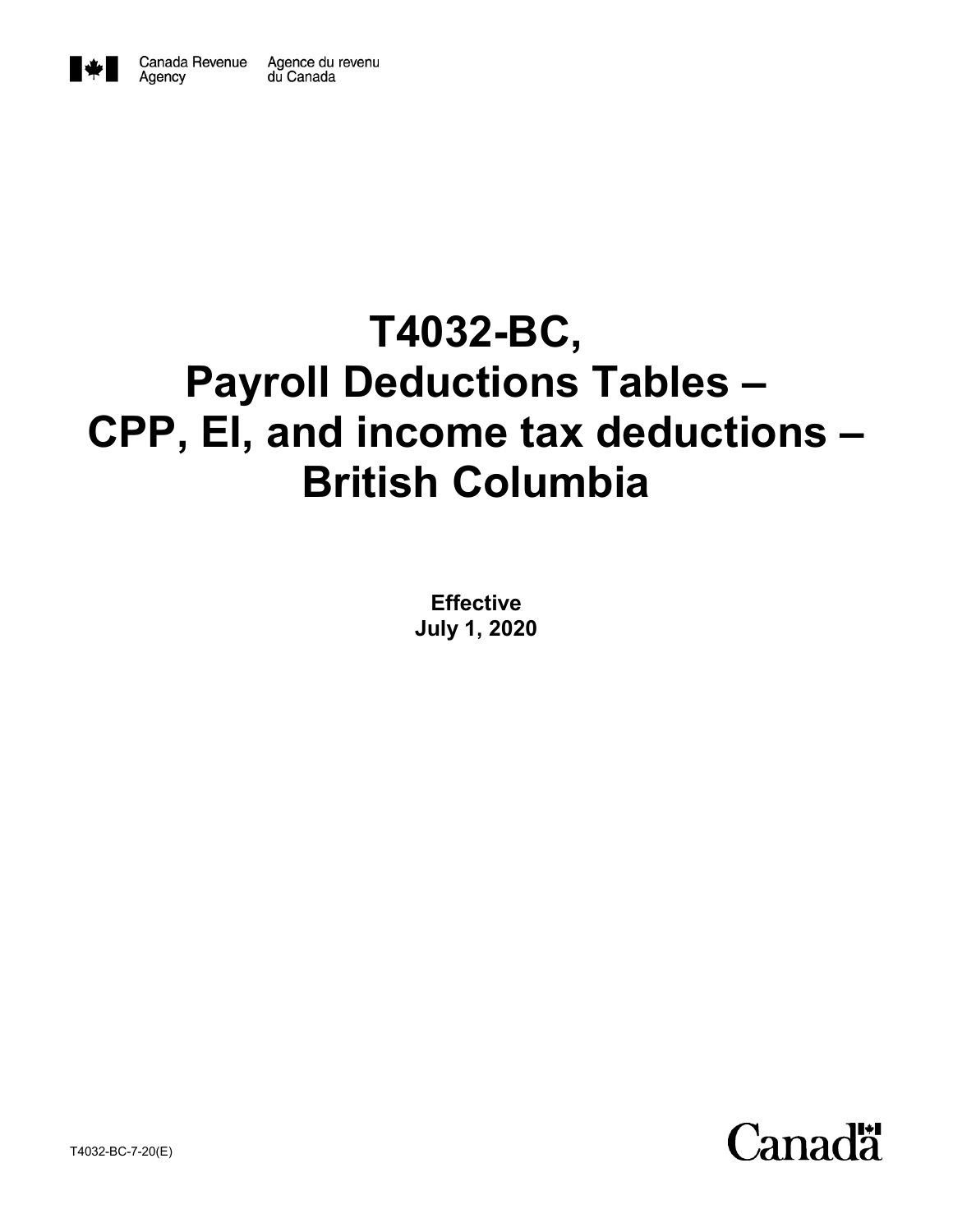# **What's new as of July 1, 2020**

The major changes to this guide since the last edition are outlined.

At the time of publishing, some of these proposed changes were not law. We recommend that you use the new payroll deductions tables in this guide for withholding starting with the first payroll in July 1, 2020.

The British Columbia budget, delivered on February 18, 2020, announced changes for the 2020 taxation year.

For 2020 and subsequent years, a new top marginal rate of 20.5% is introduced for British Columbia tax filers with incomes over \$220, 000. The new bracket will be indexed starting in 2021.

This new tax bracket is effective January 1, 2020, since employees have been taxed at different rates for the first six months of the year, a prorated tax rate will apply for the remaining six months.

The prorated rate for July 1, 2020 to December 31, 2020 will be 24.2% for income greater than \$220,000.

Given the current situation with COVID-19 pandemic we understand that employers are facing unique challenges. For the remainder of 2020 the CRA will expect this change to be implemented on a best efforts basis.

### **Payroll Deductions Tables**

You can download Guides T4008, Payroll Deductions Supplementary Tables, and T4032, Payroll Deductions Tables, from our website at **canada.ca/payroll**. You can also choose to print only the pages or information that you need.

### **Payroll Deductions Online Calculator**

For your 2020 payroll deductions, you can use our Payroll Deductions Online Calculator (PDOC). The online calculator makes it easier to calculate payroll deductions. PDOC is available at **canada.ca/pdoc**.

PDOC calculates your payroll deductions. It calculates deductions for any pay period, province (except Quebec) and territory. The calculation is based on exact salary figures.

### **Let us notify you**

We provide a digital service that can notify you immediately, **free of charge**, of any changes for payroll deductions.

To subscribe, visit our website at **canada.ca/cra-email-lists** and enter your business's email address for each mailing list that you want to join.

# **Special Notice**

### **Payroll Deductions Tables (T4032)**

Effective with the January 1, 2017 edition, the Canada Revenue Agency is no longer publishing the paper and CD versions of the Guide T4032, Payroll Deductions Tables. The digital versions of the guide continue to be available on our website at **canada.ca/payroll**.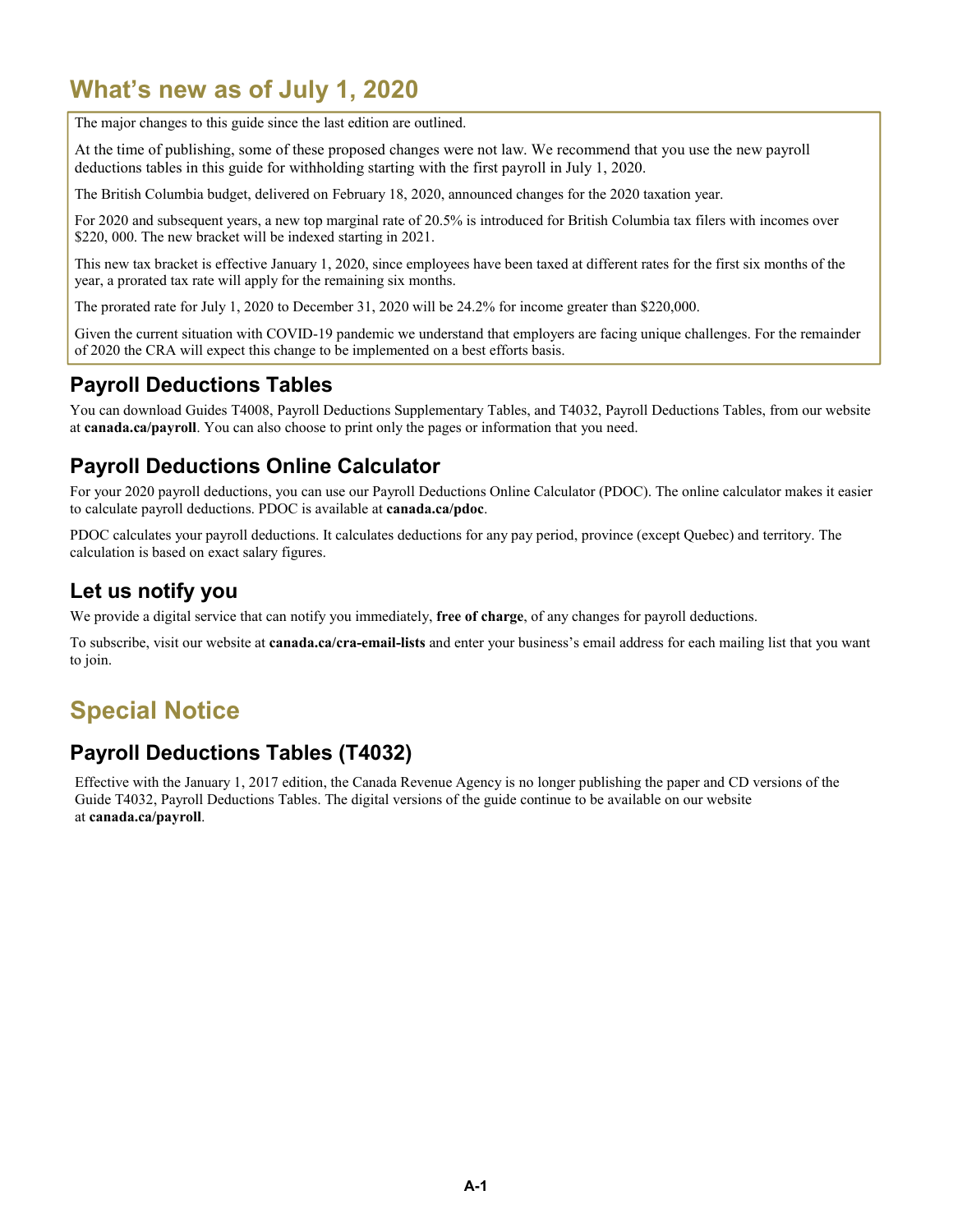# **Table of contents**

#### Page

| A-1    |
|--------|
| A-1    |
| A-1    |
| $A-1$  |
| $A-1$  |
| $A-1$  |
| $A-3$  |
| $A-3$  |
| $A-3$  |
| $A-3$  |
| $A-3$  |
| $A-4$  |
| $A-4$  |
| $A-4$  |
| $A-4$  |
| $A-4$  |
| $A-4$  |
| $A-5$  |
| $A-5$  |
| $A-5$  |
| $A-5$  |
| $A-5$  |
| $A-5$  |
| $A-6$  |
| $A-6$  |
| $A-6$  |
| $A-6$  |
| $A-6$  |
| $A-6$  |
| $A-6$  |
| $A-7$  |
| $A-7$  |
| $A-7$  |
| A-7    |
| $A-7$  |
| $A-7$  |
| $A-8$  |
| A-8    |
| $A-8$  |
| $A-8$  |
| $A-8$  |
| $A-8$  |
| $A-8$  |
| $A-9$  |
| $A-9$  |
| $A-9$  |
| $A-10$ |
| $A-10$ |

This guide uses plain language to explain the most common tax situations. If you need more help, contact your tax services office.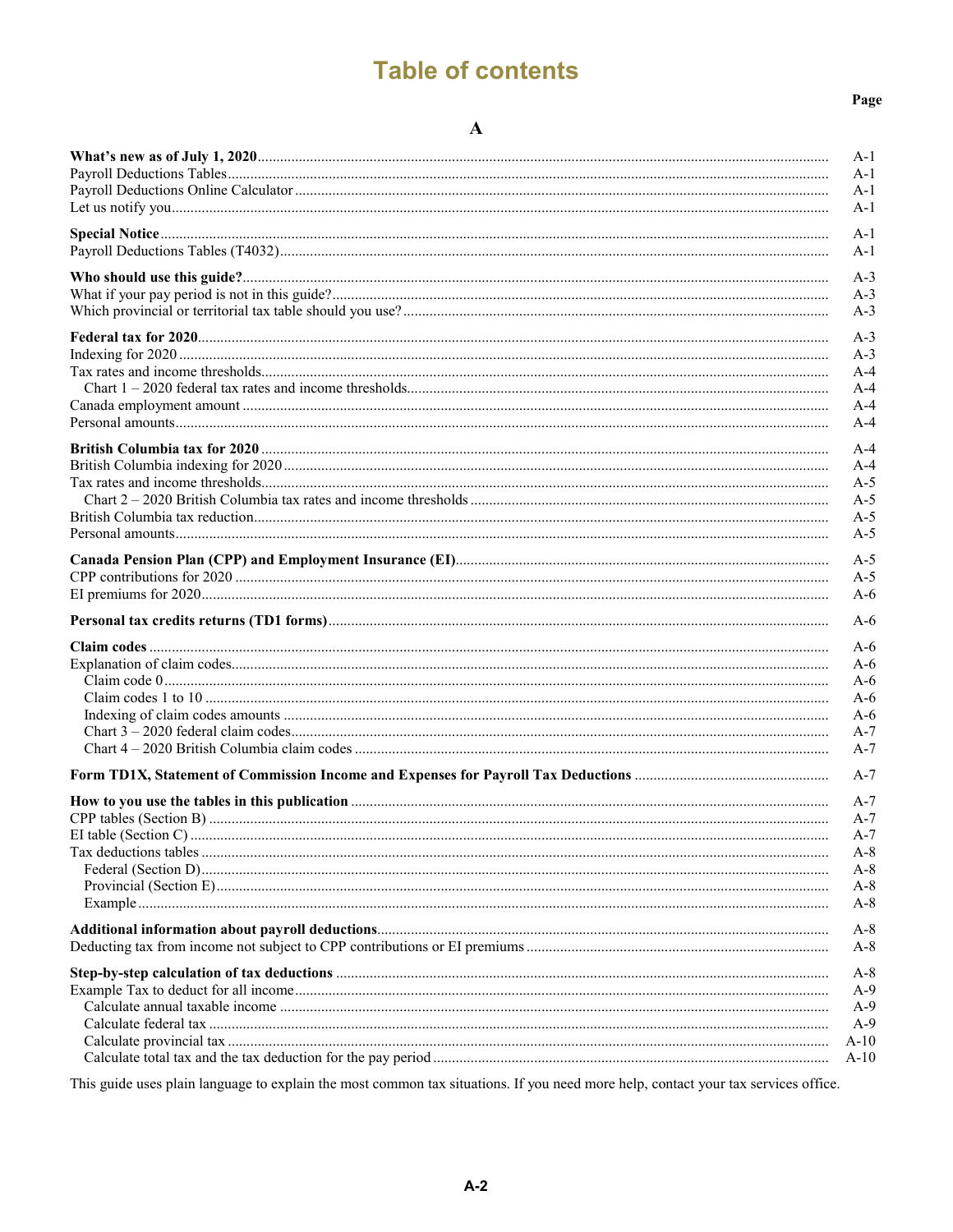# **Who should use this guide?**

This guide is intended for the employer and the payer. It contains tables for federal and provincial tax deductions, CPP contributions and EI premiums. It will help you determine the payroll deductions for your employees or pensioners.

For more information on deducting, remitting, and reporting payroll deductions, go to the following employers' guides:

- T4001, Employers' Guide Payroll Deductions and Remittances
- T4130, Employers' Guide Taxable Benefits and Allowances
- RC4110, Employee or Self-employed?
- RC4120, Employers' Guide Filing the T4 Slip and Summary
- RC4157, Deducting Income Tax on Pension and Other Income, and Filing the T4A Slip and Summary

These guides are available on our website at **canada.ca/taxes**.

#### **Note**

You may want to refer to the 2019 edition of Payroll Deductions Tables until the end of 2020 to resolve any pensionable and insurable earnings review (PIER) deficiencies that we identify in processing your 2019 T4 return.

### **What if your pay period is not in this guide?**

This guide contains the most common pay periods: weekly, biweekly (every two weeks), semi-monthly, and monthly. If you have unusual pay periods, such as daily (240 working days), or 10, 13, or 22 pay periods a year, go to the Guide T4008, Payroll Deductions Supplementary Tables*,* or the Payroll Deductions Online Calculator (PDOC) to determine tax deductions.

### **Which provincial or territorial tax table should you use?**

Before you decide which tax table to use, you have to determine your employee's province or territory of employment. This depends on whether or not you require the employee to report for work at your place of business.

If the employee reports for work at your place of business, the province or territory of employment is considered to be the province or territory where your business is located.

To withhold payroll deductions, use the tax table for that province or territory of employment.

If you do not require the employee to report for work at your place of business, the province or territory of employment is the province or territory in which your business is located and from which you pay your employee's salary.

For more information and examples, go to Chapter 1, "General Information," in Guide T4001, Employers' Guide – Payroll Deductions and Remittances*.*

# **Federal tax for 2020**

### **Indexing for 2020**

For 2020, the federal income thresholds, the personal amounts, and the Canada employment amount have been changed based on changes in the consumer price index.

The federal indexing factor for January 1, 2020 is 1.9%. The tax credits corresponding to the claim codes in the tables have been indexed accordingly. Employees will automatically receive the indexing change, whether or not they file Form TD1, 2020 Personal Tax Credits Return.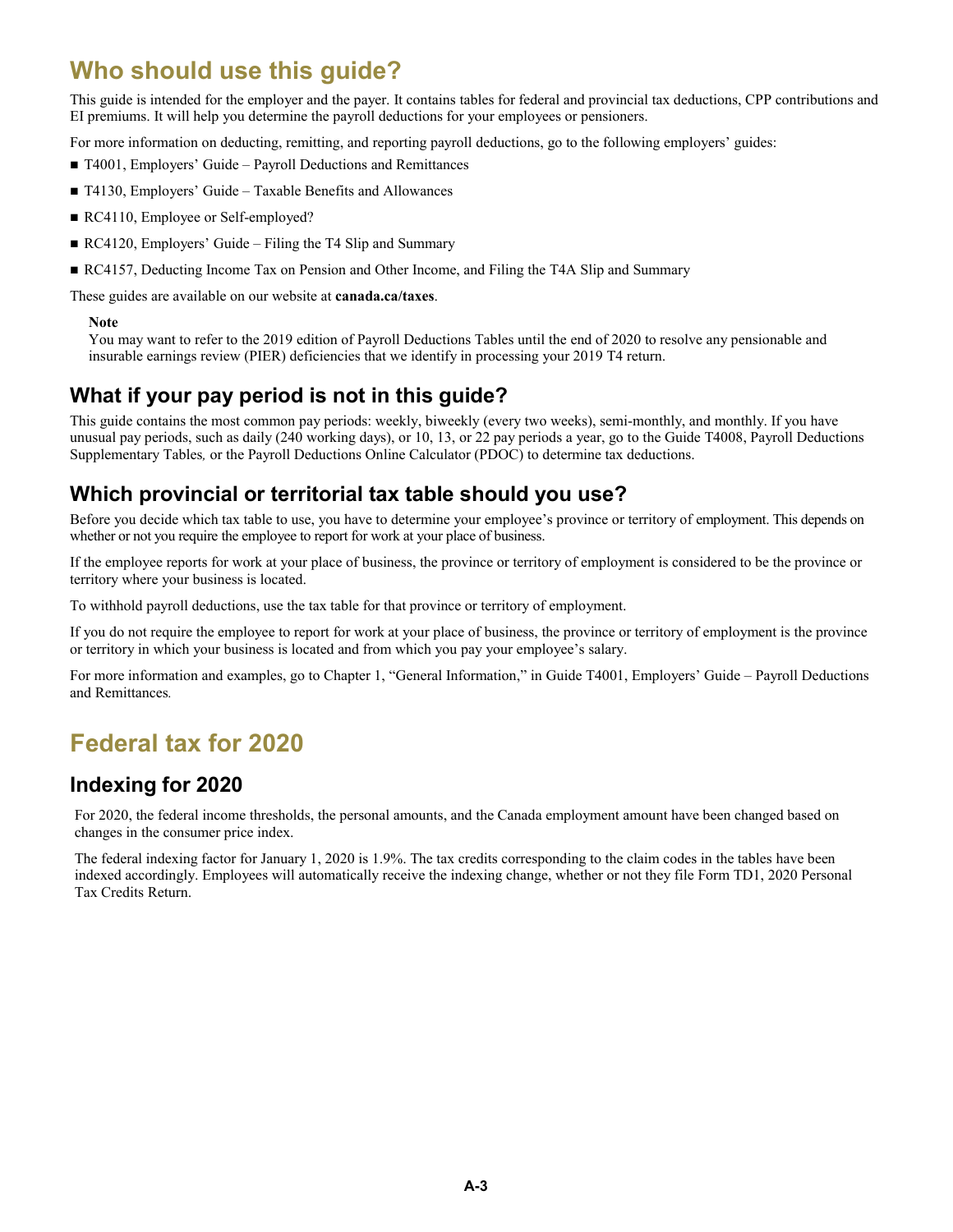### **Tax rates and income thresholds**

For 2020, the federal tax rates and income thresholds are:

| Annual taxable income (\$) | Federal tax rate (%) | Constant (\$) |
|----------------------------|----------------------|---------------|
| $From - To$                | R                    | К             |
| 0.00 to 48,525.00          | 15%                  | 0             |
| 48,535.01 to 97,069.00     | 20.5%                | 2,669         |
| 97,069.01 to 150,473.00    | 26%                  | 8,008         |
| 150,473.01 to 214,368.00   | 29%                  | 12,522        |
| 214,368.01 and over        | 33%                  | 21,097        |

#### **Chart 1 – 2020 federal tax rates and income thresholds**

### **Canada employment amount**

The non-refundable Canada employment amount is built into the federal payroll deductions tables. The federal Canada employment amount is the lesser of:

- \$1,245 and
- the individual's employment income for the year

The maximum annual non-refundable tax credit is \$186.75.

Pension income is not eligible for this credit. If you are paying pension income, use the Payroll Deductions Online Calculator to find the tax deduction*.*

### **Personal amounts**

The federal personal amounts for 2020 are:

| Annual net income (\$)   | Basic Personal amount, Spouse or common-law partner amount and Amount for an<br>eligible dependant (\$) |  |  |
|--------------------------|---------------------------------------------------------------------------------------------------------|--|--|
| From – To                |                                                                                                         |  |  |
| 0.00 to 150.473.00       | 13.229.00                                                                                               |  |  |
| 150,473.01 to 214,367.99 | 13,229 - (Net Income – 150,473) x (931 / 63,895)                                                        |  |  |
| 214,368.00 and over      | 12.298.00                                                                                               |  |  |

For more detailed information on the personal amounts, go to Form TD1.

# **British Columbia tax for 2020**

### **British Columbia indexing for 2020**

For 2020, the provincial income thresholds and the British Columbia tax reduction have been indexed. They have been changed based on changes in the consumer price index.

The indexing factor for January 1, 2020, is 2.5%. The tax credits corresponding to the claim codes in the tables have been indexed accordingly. Employees will automatically receive the indexing change, whether or not they file Form TD1BC, 2020 British Columbia Personal Tax Credits Return.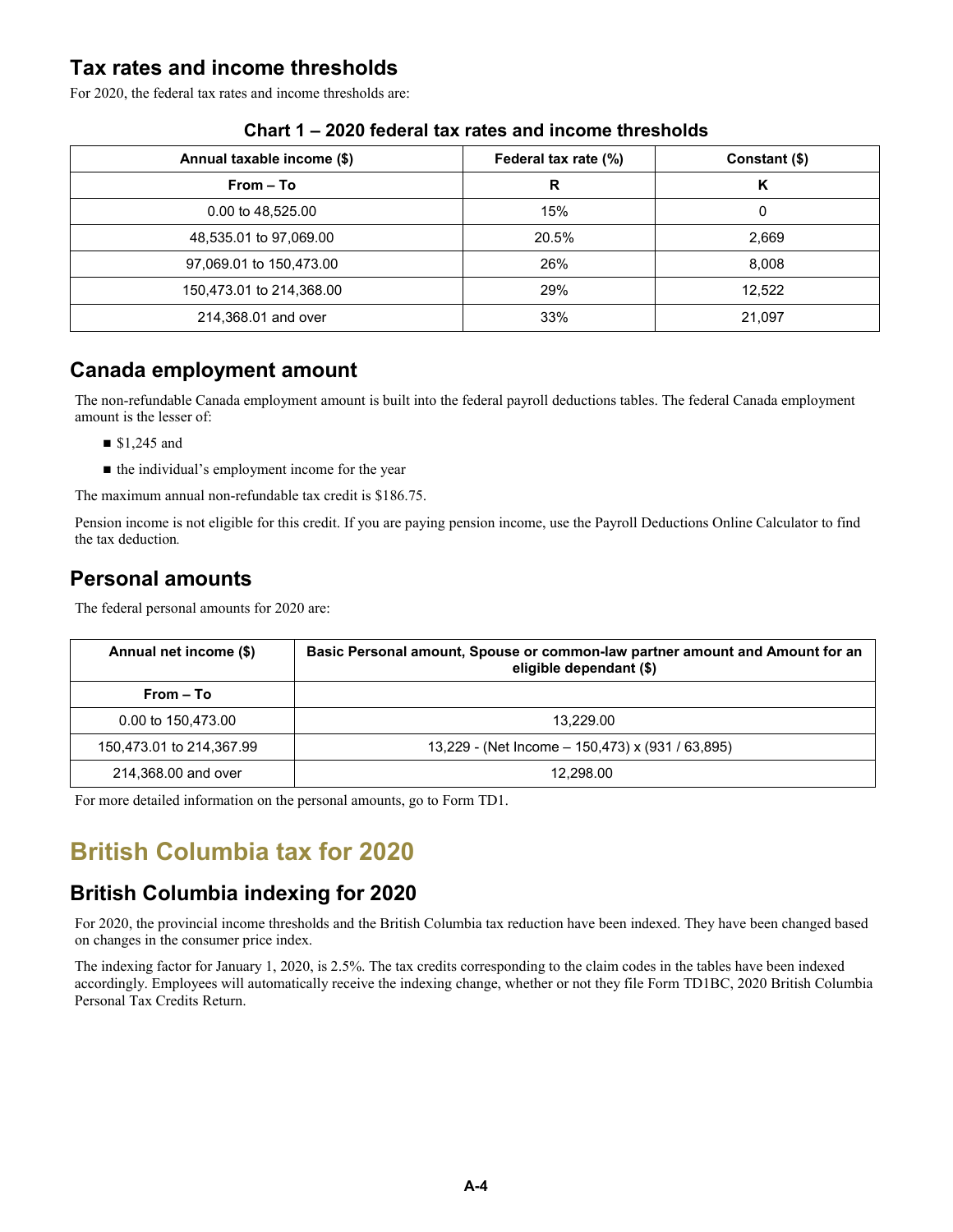### **Tax rates and income thresholds**

| Chart 2 – 2020 British Columbia tax rates and income thresholds |                         |               |  |  |
|-----------------------------------------------------------------|-------------------------|---------------|--|--|
| Annual taxable income (\$)                                      | Provincial tax rate (%) | Constant (\$) |  |  |
| From - To                                                       | v                       | <b>KP</b>     |  |  |
| 0.00 to 41.725.00                                               | 5.06%                   | 0             |  |  |
| 41,725.01 to 83,451.00                                          | 7.70%                   | 1,102         |  |  |
| 83,451.01 to 95,812.00                                          | 10.50%                  | 3,438         |  |  |
| 95,812.01 to 116,344.00                                         | 12.29%                  | 5,153         |  |  |
| 116,344.01 to 157,748.00                                        | 14.70%                  | 7,957         |  |  |
| 157,748.01 to 220,000.00                                        | 16.80%                  | 11.270        |  |  |
| 220,000.01 and over                                             | 24.20%                  | 27,550        |  |  |

For July 1, 2020, the British Columbia tax rates and income thresholds are:

### **British Columbia tax reduction**

For 2020, British Columbia's tax reduction has been revised as follows:

- Taxes payable will be reduced by up to \$476 for individuals with annual income of \$21,185 or less
- Individuals with an annual income between \$21,185 and \$34,556 will be eligible for a partial reduction
- The reduction of \$476 will be decreased by 3.56% of income above \$21,185, resulting in a nil reduction for an annual income of \$34,556 or more

There is no need to apply for the British Columbia tax reduction. Individuals that are eligible will notice the benefit in their paycheques or pension benefits through a lower withholding of British Columbia personal income tax.

### **Personal amounts**

For 2020, the British Columbia non-refundable personal tax credits are:

| For more detailed information on the personal amounts, go to Form TD1BC, 2020 British Columbia Personal Tax Credits Return. |  |
|-----------------------------------------------------------------------------------------------------------------------------|--|

# **Canada Pension Plan (CPP) and Employment Insurance (EI)**

### **CPP contributions for 2020**

You stop deducting CPP when the employee reaches the maximum annual contribution for the year.

#### **Note**

As an employer, you have to remit these deductions along with your share of CPP contributions.

For more information, go to Chapter 2, "Canada Pension Plan contributions," in Guide T4001, Employer's Guide – Payroll Deductions and Remittances.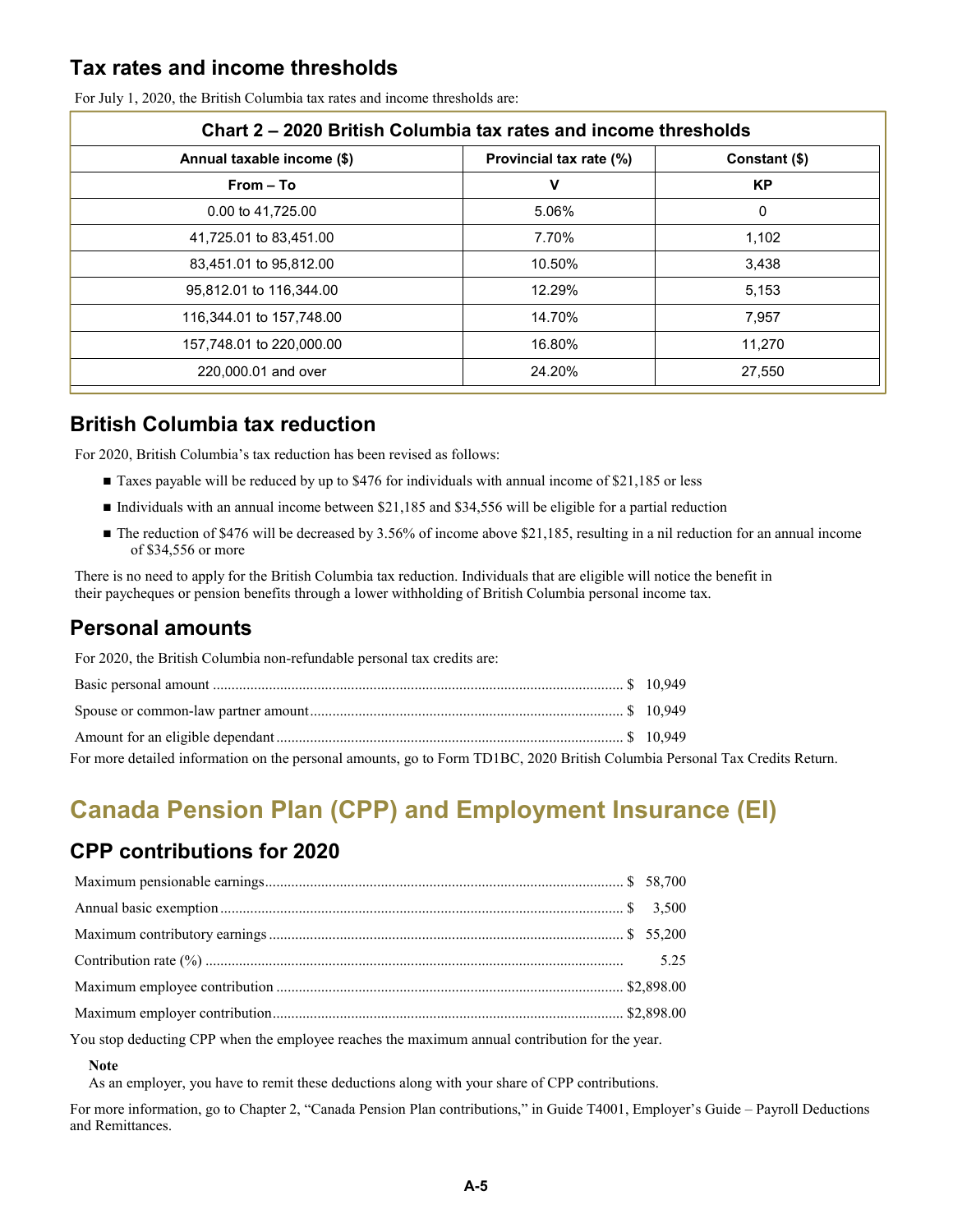### **EI premiums for 2020**

| .58 |
|-----|

Maximum annual employee premium....................................................................................... \$ 856.36

You stop deducting EI when the employee reaches the maximum annual premium.

#### **Note**

As an employer, you have to remit these deductions along with your share of EI premiums.

For more information, go to Chapter 3, "Employment Insurance premiums," in Guide T4001, Employer's Guide – Payroll Deductions and Remittances.

# **Personal tax credits returns (TD1 forms)**

You may have to ask your employees or your pensioners to complete a federal and a provincial personal tax credits return using a federal Form TD1 and a provincial Form TD1.

For more information, go to Chapter 5, "Deducting income tax," in Guide T4001, Employers' Guide – Payroll Deductions and Remittances.

# **Claim codes**

The total personal amount an employee claims on a TD1 form will determine which claim code you use. The claim amounts that correspond to the federal claim codes are not the same as the claim amounts that correspond to the provincial claim codes. Go to Chart 3 and Chart 4.

### **Explanation of claim codes**

#### **Claim code 0**

This code represents **no claim amount**. If the federal claim code is "0" because the employee is a non-resident, the provincial claim code must also be "0." This code may also be used if the employee indicated they have more than one employer or payer at the same time and have entered "0" on the front page of Form TD1 for 2020.

#### **Claim codes 1 to 10**

The claim code amounts do not appear on either the federal or the provincial TD1 form.

You match the "Total claim amount" reported on your employee's or pensioner's TD1 forms with the appropriate claim codes. Then, you look up the tax for the employee's pay under the claim code in the federal and provincial tax tables for the pay period.

#### **Indexing of claim codes amounts**

The credits that apply to each federal and provincial claim code have been automatically changed in the tax tables by the indexing factor for the current year. If your employee did not complete the federal and provincial TD1 forms for 2020, you continue to deduct income tax using the same claim code that you used last year.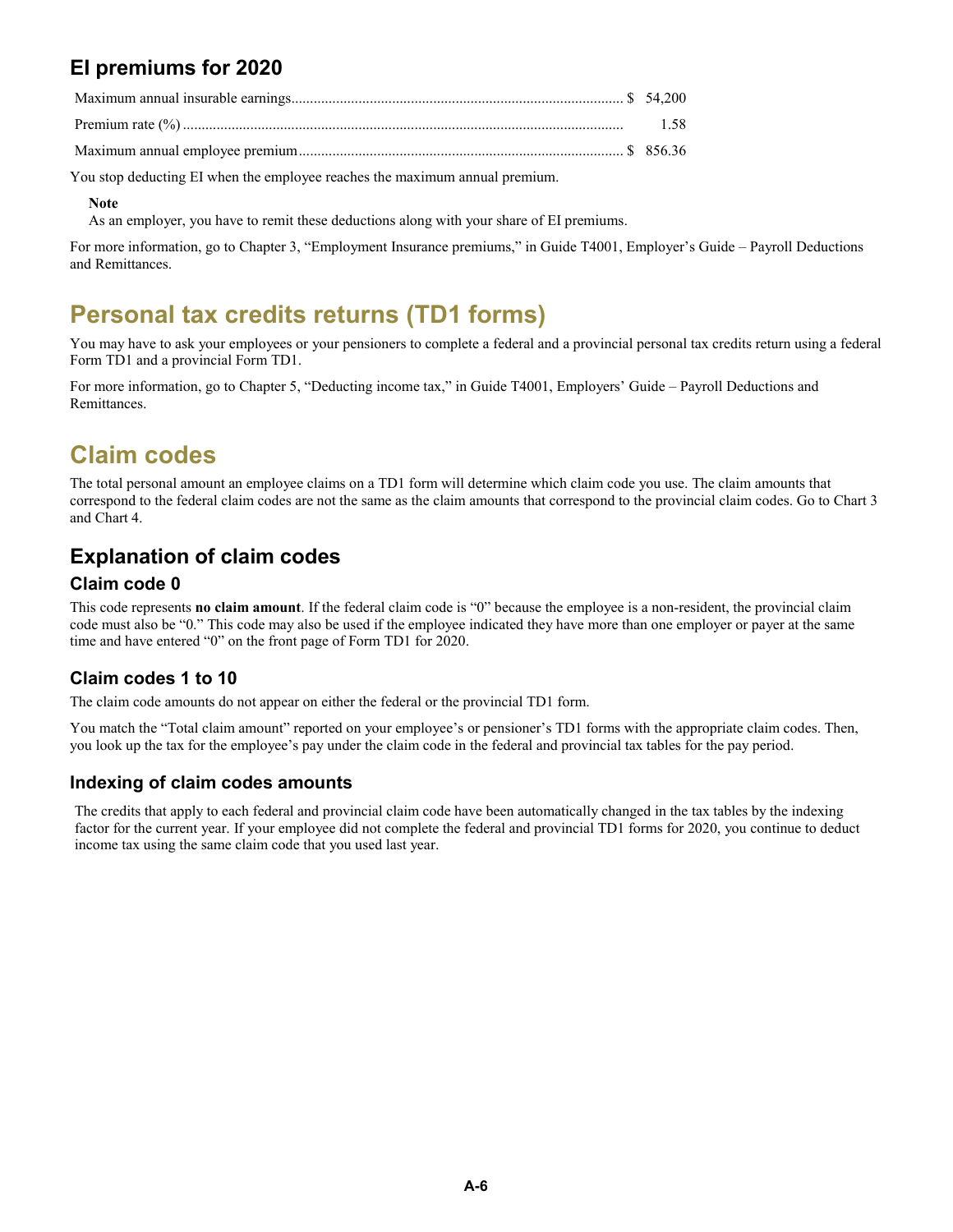Due to the December 9, 2019 announcement, legislative changes to the Federal Basic Personal Amount, the Claim Code Chart cannot be produced with ranges, as was previously done. Accordingly, the Federal Claim Code Chart will not be produced with this edition.

| Total claim amount (\$) | Claim code                                           |
|-------------------------|------------------------------------------------------|
| No claim amount         | 0                                                    |
| 10,949.00               |                                                      |
| 10,949.01 to 13,413.00  | $\overline{2}$                                       |
| 13,413.01 to 15,877.00  | 3                                                    |
| 15,877.01 to 18,341.00  | 4                                                    |
| 18,341.01 to 20,805.00  | 5                                                    |
| 20,805.01 to 23,269.00  | 6                                                    |
| 23,269.01 to 25,733.00  | 7                                                    |
| 25,733.01 to 28,197.00  | 8                                                    |
| 28,197.01 to 30,661.00  | 9                                                    |
| 30,661.01 to 33,125.00  | 10                                                   |
| 33,125.01 and over      | X<br>The employer has to calculate the tax manually. |
| No withholding          | E                                                    |

#### **Chart 4 – 2020 British Columbia claim codes**

# **Form TD1X, Statement of Commission Income and Expenses for Payroll Tax Deductions**

If your employees want you to adjust their tax deductions to allow for commission expenses, they have to complete Form TD1X, Statement of Commission Income and Expenses for Payroll Tax Deductions*.*

You deduct tax from your employees' commission pay using the "Total claim amount" on their TD1 forms in the following situations:

- if your employees do **not** complete a Form TD1X or
- $\blacksquare$  if they tell you in writing that they want to cancel a previously completed Form TD1X

# **How to you use the tables in this publication**

Use the tables in this guide to determine the CPP contributions, EI premiums, federal tax, and provincial tax that you will deduct from your employees' remuneration.

### **CPP tables (Section B)**

**Note:**

The annual basic exemption is built into the CPP tables.

- Find the pages in Section B that correspond to your pay period
- To find the range that includes your employee's gross pay (this includes any taxable benefits), look down the "Pay" column
- In the column next to the "Pay" column, you will find the CPP contribution that you should withhold from your employee's pay

### **EI table (Section C)**

- $\blacksquare$  Find the page in Section C that corresponds to the "Insurable earnings" of your employee
- To find the range that includes your employee's insurable earnings, look down the "Insurable earnings" column. When you use the table in this guide to determine the EI premiums, look up the insurable earnings for the period not the gross remuneration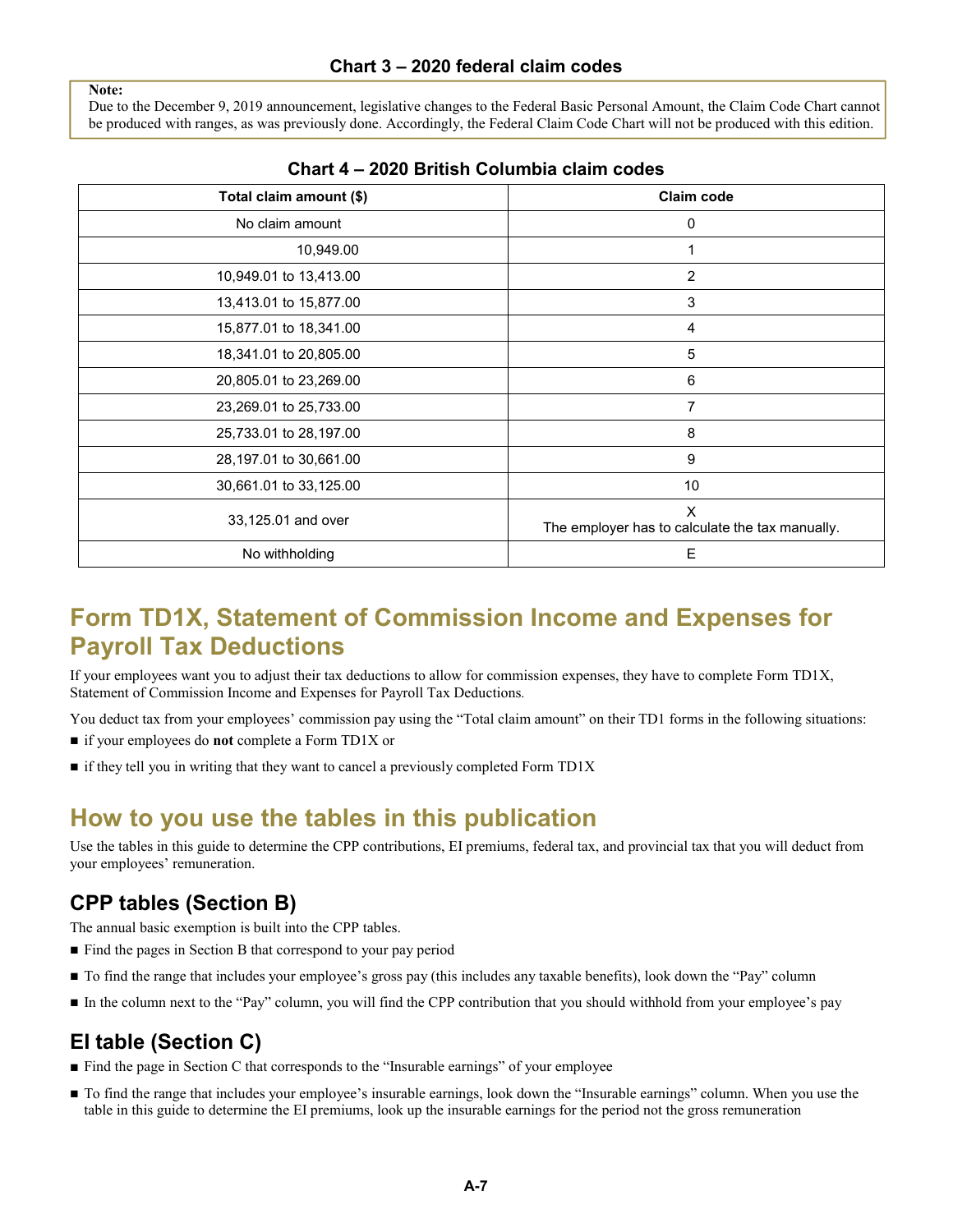In the column next to the "Insurable earnings" column, you will find the EI premium that you should withhold from your employee's pay

### **Tax deductions tables**

If you are using the income tax tables in this guide to determine your employees' and pensioners' total tax deductions, you have to look up the amounts in the federal tax table and the provincial tax table.

To determine the total tax you deduct for the pay period, you must add the federal and provincial tax amounts.

Even if the period of employment for which you pay a salary is less than a full pay period, you must continue to use the tax deductions table that corresponds to your regular pay period.

### **Federal (Section D)**

- Find the pages in Section D that correspond to your pay period
- To find the range that corresponds to your employee's taxable income (this includes any taxable benefits), look down the "Pay" column
- In the row under the applicable claim code, you will find the amount of federal tax that you should withhold from your employee's pay (for more information, go to the section called "Claim codes" and Chart 3)

#### **Provincial (Section E)**

- Find the pages in Section E that correspond to your pay period
- To find the range that includes your employee's taxable income (this includes any taxable benefits), look down the "Pay" column
- In the row under the applicable claim code, you will find the amount of provincial tax that you should withhold from your employee's pay (for more information, go to the section called "Claim codes" and Chart 4)

#### **Example**

You are an employer in British Columbia. Sara, your employee, earns \$1,815 a week in 2020. She has a federal claim code 1 and a provincial claim code 1.

To determine Sara's federal tax deductions, you look at the weekly federal tax deductions table and find the range for her weekly salary, which is 1804-1820. The federal tax deductions for \$1,815 weekly under claim code 1 is \$267.55.

To determine Sara's provincial tax deductions, you use the weekly provincial tax deductions table. In the British Columbia tax deductions table, the provincial tax deduction for \$1,815 weekly under claim code 1 is \$109.85.

Sara's total tax deduction is \$377.40 (\$267.55 + \$109.85). This amount of taxes will be included in your remittance to us.

### **Additional information about payroll deductions**

### **Deducting tax from income not subject to CPP contributions or EI premiums**

We have built the tax credits for CPP contributions and EI premiums into the federal and provincial tax deductions tables in this publication. However, certain types of income, such as pension income, are not subject to CPP contributions and EI premiums. As a result, you will have to adjust the amount of federal and provincial income tax you are deducting.

To determine the amount of tax to deduct from income not subject to CPP contributions or EI premiums, use the Payroll Deductions Online Calculator, available at **canada.ca/pdoc**. On the "Salary calculation" and/or on the "Commission calculation" screen, go to Step 3 and select the "CPP exempt" and/or "EI exempt" option before clicking on the "Calculate" button.

# **Step-by-step calculation of tax deductions**

You can use the following step-by-step calculations to calculate the tax deductions for any employee or pensioner who earns more than the maximum amounts included in the tax deductions tables.

The example shows you how to determine the amount of tax to deduct from all income.

However, if you design your own payroll program or spreadsheets to calculate tax deductions, do not use either of these calculations. Instead, go to Guide T4127, Payroll Deductions Formulas.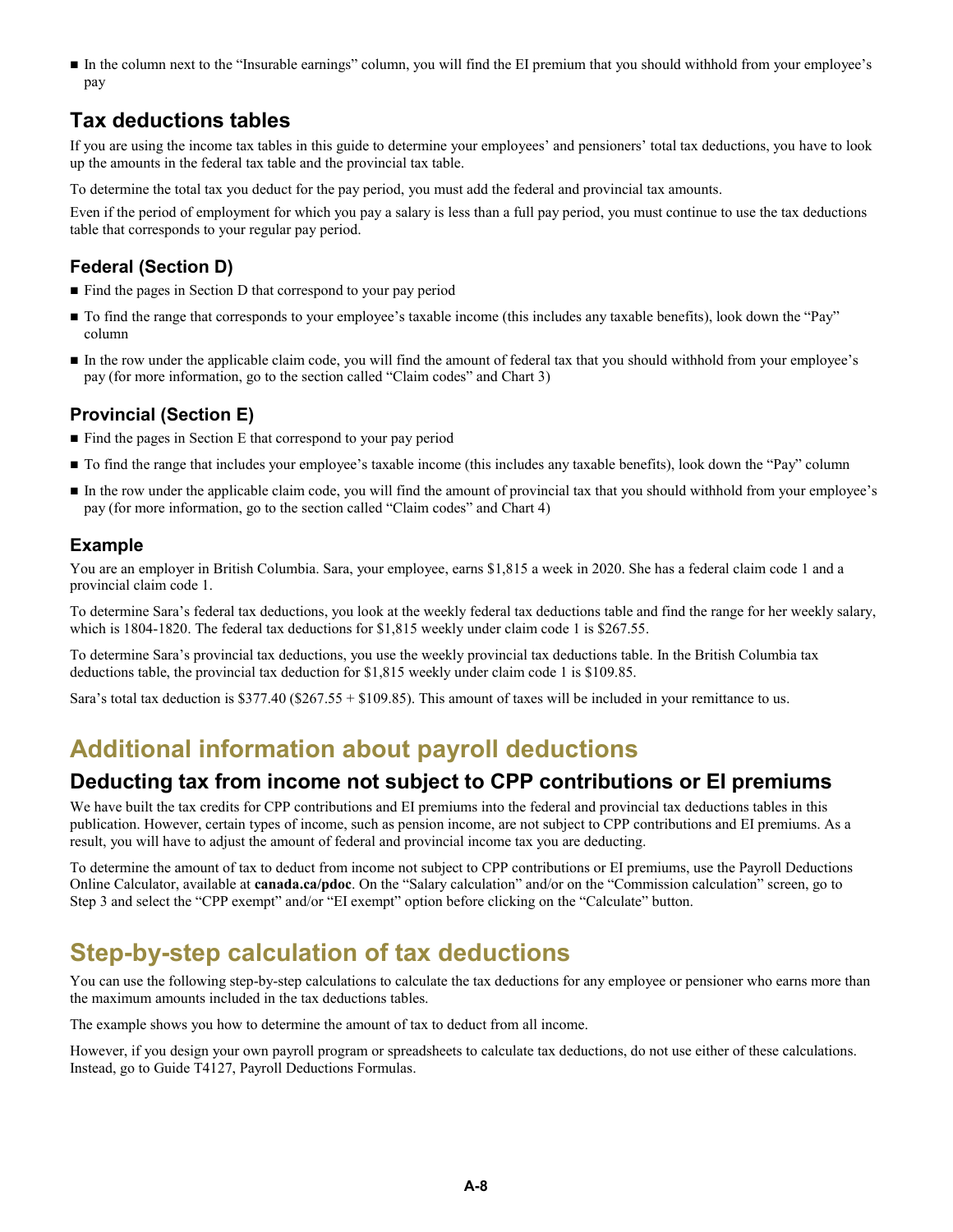### **Example Tax to deduct for all income**

This example applies to a person who earns \$1,200 weekly and contributes \$80 to a registered retirement savings plan (RRSP).

This person claims the basic personal amount.

#### **Calculate annual taxable income**

|     | <b>Description</b>                                                                                                                               | <b>Sub-amounts</b> |     | <b>Amounts</b> |
|-----|--------------------------------------------------------------------------------------------------------------------------------------------------|--------------------|-----|----------------|
| (1) | Gross remuneration for the pay period (weekly)                                                                                                   |                    | \$  | 1,200.00       |
| (2) | <b>Minus</b>                                                                                                                                     |                    |     |                |
|     | $\blacksquare$ the other amounts authorized by a tax services office                                                                             | 0.00               |     |                |
|     | $\blacksquare$ the RRSP contributions*                                                                                                           | 80.00              |     |                |
|     | * This amount has to be deducted at source.<br>* Note<br>If you have an employee you paid by commission, subtract the total expenses reported on |                    |     | 80.00          |
|     | Form TD1X from the gross remuneration reported on Form TD1X if applicable.                                                                       |                    |     |                |
| (3) | Net remuneration for the pay period (line 1 minus line 2)                                                                                        |                    | \$. | 1.120.00       |
| (4) | Annual net income $(\$1,120 \times 52$ weeks)                                                                                                    |                    |     | \$58,240.00    |
| (5) | <b>Minus</b> the annual deduction for living in a prescribed zone, reported<br>on the federal Form TD1                                           |                    |     | n/a            |
| (6) | Annual taxable income (line 4 minus line 5)                                                                                                      |                    |     | \$ 58,240.00   |

### **Calculate federal tax**

|      | <b>Description</b>                                                                                                                                            | <b>Sub-amounts</b> |          | <b>Amounts</b> |
|------|---------------------------------------------------------------------------------------------------------------------------------------------------------------|--------------------|----------|----------------|
| (7)  | Multiply the amount on line 6 by the federal tax rate based on Chart 1                                                                                        |                    | $\times$ | 0.205          |
|      |                                                                                                                                                               |                    |          | \$11,939.20    |
| (8)  | <b>Minus</b> the federal constant based on the annual taxable income on line 6 (go to Chart 1)                                                                |                    |          | 2,669.00       |
| (9)  | Federal tax (line 7 minus line 8)                                                                                                                             |                    | S.       | 9,270.20       |
| (10) | <b>Minus</b> the federal tax credits:                                                                                                                         |                    |          |                |
|      | • the total of personal tax credit amounts reported on the federal Form TD1                                                                                   | \$13,229.00        |          |                |
|      | Where Line 4 is less than or equal to $$150,473$ , the Basic<br>Personal Amount is \$13,229                                                                   |                    |          |                |
|      | Where line 4 is greater than \$150,473, but less than \$214,368, the<br>basic personal Amount = $$13,229$ - (Net Income – $$150,473$ ) x<br>(S931 / S63, 895) |                    |          |                |
|      | Where Line 4 is greater than or equal to \$214,368, the Basic Personal<br>Amount is \$12,298                                                                  |                    |          |                |
|      | $\blacksquare$ the CPP contributions for the pay period <b>multiplied by</b> the number<br>of pay periods in the year (annual maximum $$2,898.00$ )*          | 2,898.00           |          |                |
|      | • the EI premiums for the pay period <b>multiplied by</b> the number<br>of pay periods in the year (annual maximum $$856.36$ )*                               | 856.36             |          |                |
|      | $\blacksquare$ the Canada employment amount (annual maximum \$1,245.00)                                                                                       | 1,245.00           |          |                |
|      | Total                                                                                                                                                         | \$18,228.36        |          |                |
|      | * Note<br>When the maximum CPP contributions or EI premiums for the year is reached, use the<br>maximum amount for later calculations                         |                    |          |                |
|      | (11) <b>Multiply</b> the total on line 10 by the lowest federal tax rate for the year.                                                                        | 0.15<br>×          |          |                |
|      | (12) Total federal tax credits                                                                                                                                |                    |          | 2,734.25       |
|      | (13) Total federal tax payable for the year (line 9 minus line 12)                                                                                            |                    |          | 6,535.95       |